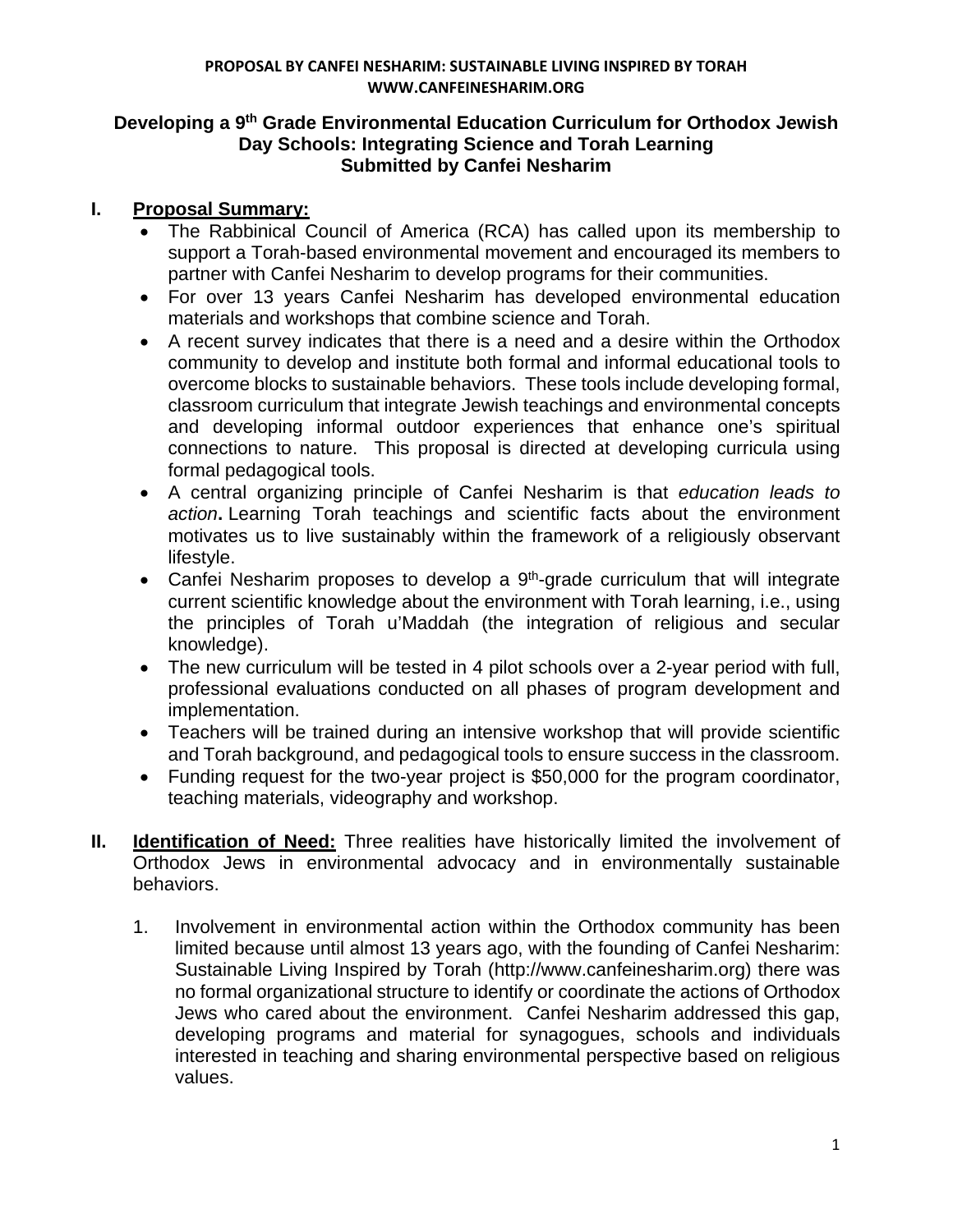- 2. The beginning of the modern-day environmental movement as a whole was mainly not religious, as demonstrated by the largely secular nature of the early Earth Day activities. This reality has created tension between Orthodox Jews who have a firm commitment to the Torah and those conservationists/preservationists who founded the environmental movement and are either secular or less tied to the Torah's precepts. Religious Jewish organizations have therefore been less likely to sign on to what has been perceived as a secular environmental movement, rather than one based on Torah.
- 3. While there is a long history of Jewish teachings about the environment, most Orthodox Jews are minimally aware of this body of knowledge, or where aware, have not connected them with modern environmental issues/actions. (Weber 2016).

While these clear barriers exist, a recent, Canfei Nesharim-supported, first-of-itskind study (Weber 2016) identified increased environmental education in Orthodox day schools and yeshivot as a high priority among Orthodox Jews across the religious and political spectrum. This study demonstrates *a need and a desire within the Orthodox community to identify educational tools to overcome these blocks to sustainable behaviors*. The focus of this application is to develop a curriculum that integrates environmental science and Torah learning and, thereby, enhance environmentally sustainable behaviors that are integrated with and enhanced by a commitment to Torah Judaism.

**III. Educational Approach:** A central organizing principle of Canfei Nesharim is that *education leads to action***.** Learning Torah teachings and scientific facts (Maddah) about the environment motivates us to live sustainably within the framework of a religiously observant lifestyle. For over 13 years, Canfei Nesharim has developed environmental education materials and workshops that combine science and Torah. Using this experience, we now propose a high school curriculum based upon our ebook exploring traditional Jewish teachings on the environment, *Uplifting People and Planet: Eighteen Essential Jewish Lessons on the Environment***,** edited by Rabbi Yonatan Neril and Evonne Marzouk (http://canfeinesharim.org/upliftingebook/). This ebook is the most comprehensive study available in English of how Jewish traditional sources presented in a variety of methods teach us to protect our natural resources and preserve the environment. Using the expertise of our Science and Rabbinic Advisory Boards, we will develop a curriculum that will connect with the multiple intelligences found in a classroom to account for the varied methods students use to learn.

Critical to the curriculum's success is the integration of current scientific knowledge with Torah learning, i.e., Torah u'Maddah. Rabbi Norman Lamm (2010) defined this relationship: "Torah, faith, religious learning on one side and Madda, science, worldly knowledge on the other, together offer us a more over-arching and truer vision than either one set alone." In this vision, familiarity with both science and Torah provides the student with a solid foundation for comprehending the complexities involved in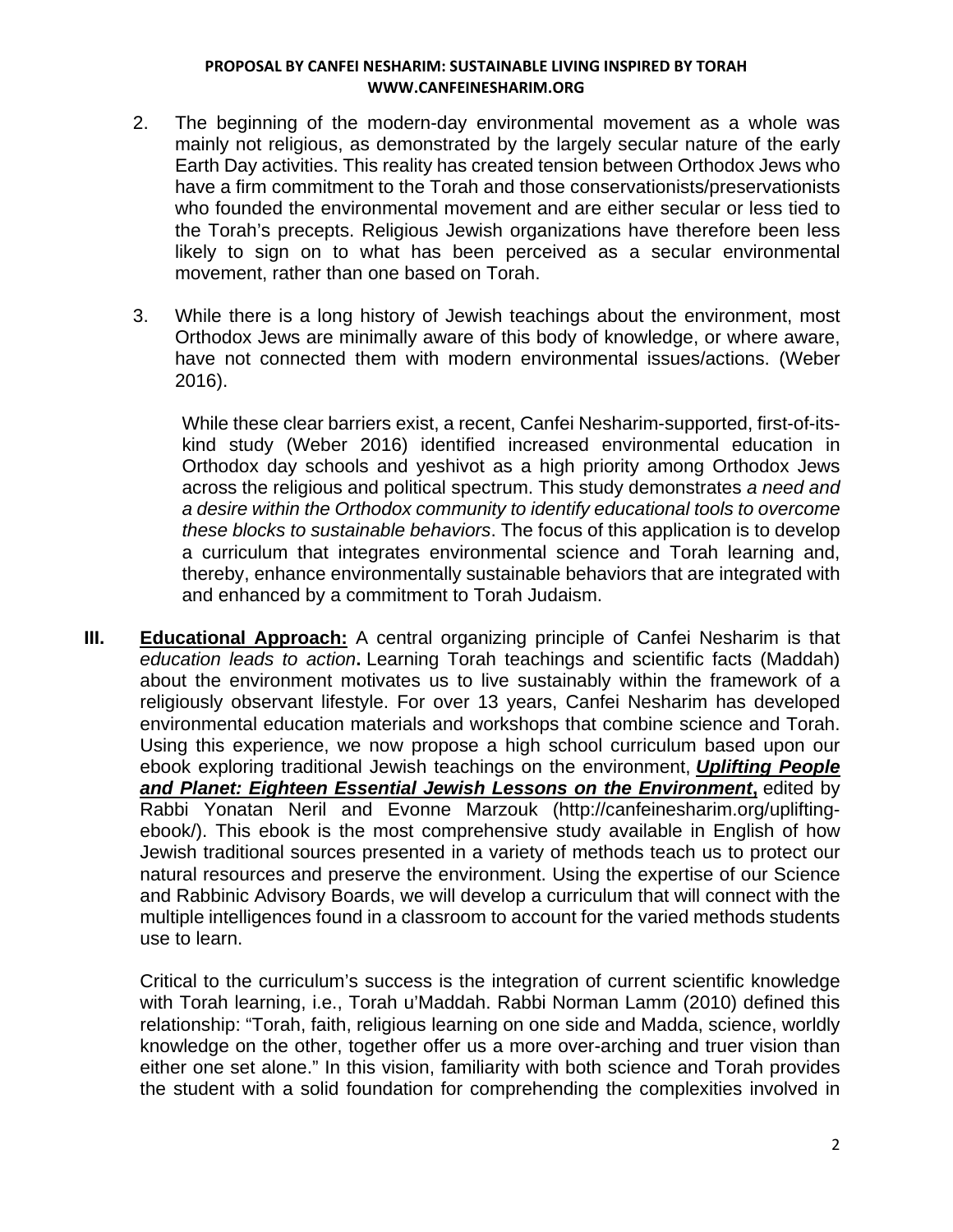today's environmental challenges while internalizing while internalizing responses to those realities that are appropriate to an Orthodox lifestyle."

**IV. Unique Role of Canfei Nesharim in Developing an Environmental Education Curriculum for Orthodox Day Schools:** Shortly after the launching of Canfei Nesharim it became clear that many Orthodox Jews did care about the environment but needed a formal structure within which they could find their voice. In its 2007 statement, the RCA saw in Canfei Nesharim the structure required to stimulate interest in the environment among Orthodox Jews as it called upon its membership to support a Torah-based environmental movement and encouraged its members to partner with Canfei Nesharim to develop programs for their communities. By creating tools to support environmental education in the Orthodox community, Canfei Nesharim has inspired a broader base of environmentally-educated Orthodox Jews.

In what was, perhaps, the first formal assessment of the Orthodox community's attitudes about environmental issues, Canfei Nesharim conducted a survey of Orthodox day schools "…to explore the interest and possibilities for such programming…" with the outcomes used to identify best methods to address these needs (Epstein 2009). Following this assessment, Canfei Nesharim developed and piloted curriculum materials to support middle school students in learning about environmental ethics through Jewish texts. These materials are available at http://canfeinesharim.org/schools/. Since then, Canfei Nesharim has continued to create high quality source materials to educate synagogues and schools with Torahbased environmental wisdom.

Now Canfei Nesharim is in a unique position to take the next step to build the foundation of a Torah-based environmental movement by piloting a new educational curriculum program, starting with schools in the New York area and expanding to schools across the United States. Using our curriculum in schools will inspire students and their families to commit to environmental action. We envision a world where the Jewish community is committed to preserve and protect our environment, inspired by Torah values.

**V. Project Outline:** This project will assemble a team under the auspices of the Canfei Nesharim Rabbinical Advisory Board chaired by Rabbi Yosef Blau of Yeshiva University composed of educators, scientists, curriculum specialists and videographers. In the first year of this 2-year pilot program period, we will develop a curriculum and associated materials (text-based, video supplements, science-based) focused on the 9<sup>th</sup> grade. We are choosing this level because it can also be adapted by teachers across a range of grade levels for students in middle school and the upper grades of high school. Central to the success of this program is an intensive teacher training conference to be held either in spring before the end of the school year or in late summer before the start of the new academic year. During this intensive workshop, teachers will become familiar with the basic scientific and Judaic content necessary for the success of the curriculum. The teachers, science, Judaic, arts, etc.